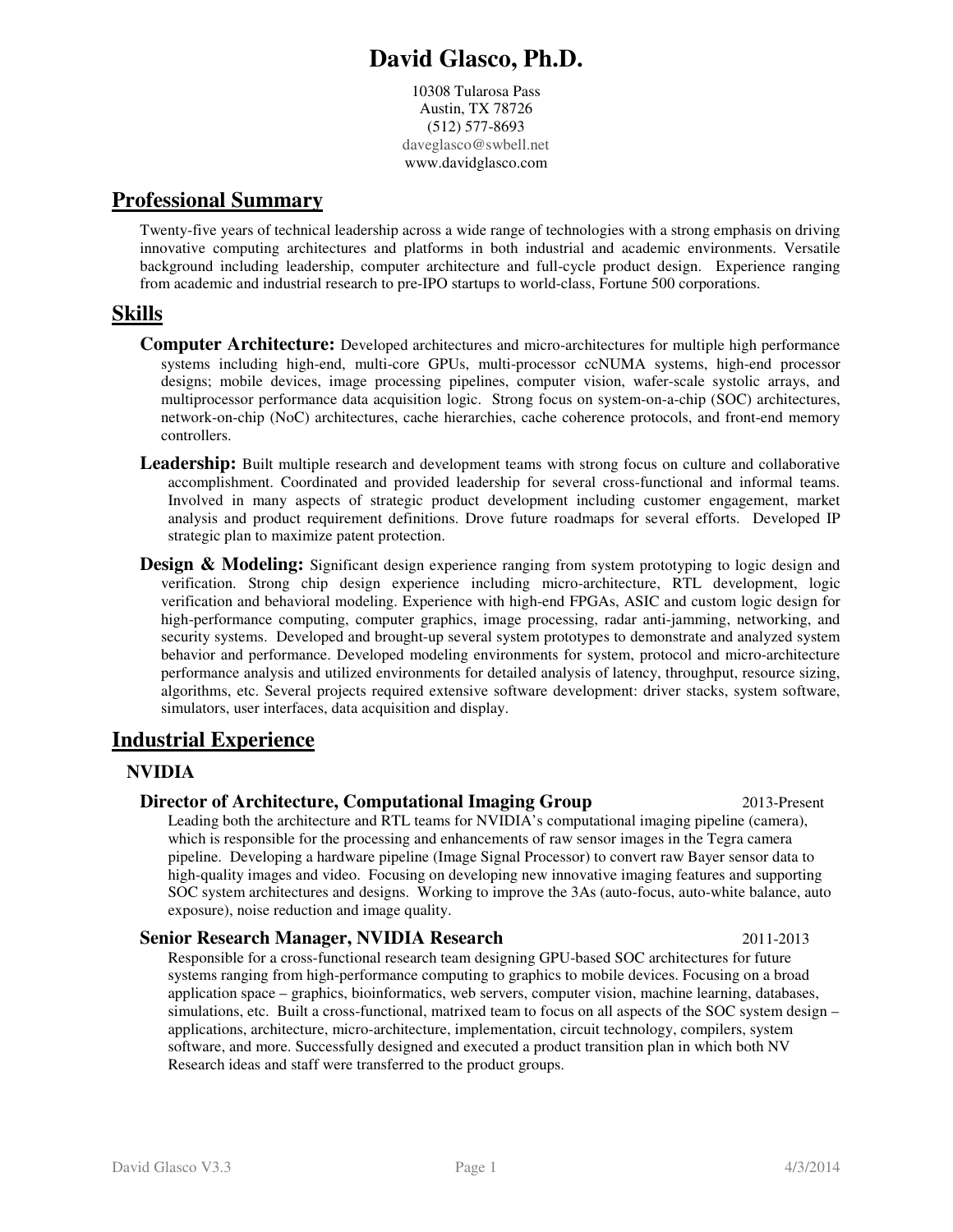#### David Glasco V3.3 Page 2 4/3/2014

#### **Senior Architecture Manager, GPU System Architecture** 2008-2011

Responsible for the architectural development of a significant portion of NVIDIA's Kepler generation of GPU System-On-Chip (SOC) system architecture focusing on the memory system. This work included the on-chip interconnect (network-on-chip), memory controller, memory caches, virtual memory, memory access protocols, system interface, and multi-chip interconnects. Explored CPU/GPU interactions and supporting memory structures including hardware-based coherent cache architectures. Responsible for the architecture, micro-architecture, performance modeling and validation, functional modeling and validation of the GPU memory system. Responsibilities included the current GPU development, next generation GPU development and the roadmap development for future GPU memory systems. Managing multiple GPUs in development each with multiple teams, which were spread across multiple sites. Close interactions with hardware and physical design teams.

#### **Architecture Unit Lead, GPU Architecture** 2004-2008

Architecture unit lead responsible for the development of the memory system including the on-chip interconnect (NoC), memory protocols, memory cache and virtual memory system of NVIDIA's Fermi generation of GPU SOCs. Responsibilities include the development of the architecture, micro-architecture, performance modeling and validation, and functional modeling and validation. Drove multiple performance analysis efforts that impacted full-chip performance. Also responsible for the unit management – plans, schedule, staffing, assignments, etc.

#### **Architect, GPU Architecture** 2003 - 2004

Responsible for the development of the virtual memory architecture for NVIDIA's GPU in support of Microsoft's Longhorn Device Driver Model (LDDM). Contributed to many other aspects of architecture work on NVIDA GPUs. Contributed to and later drove NVIDIA's involvement in Microsoft's Virtualized Graphics effort.

#### **Newisys, Inc. Austin, TX Austin, TX**

#### **Chief Architect, Chip Development** 2000 - 2003

Responsible for the overall architectural and micro-architectural development of Newisys' CC-NUMA cache coherence controller and low-latency packet switch for scalable multiprocessor systems based on AMD's Opteron x86-64 processors (Horus). Architected the overall system design, coherence controller design and coherence protocol. Co-developed the design's micro-architecture. Responsible for the extended HyperTransport protocol development, which included coherence directory and remote data cache functionality, and subsequent behavioral modeling. Drove the development of a cycle-accurate performance model and subsequent analysis. Worked closely with the BIOS and service processor development teams.

Drove the development of an advanced FPGA prototyping environment for analysis and validation of the multiprocessor system. Built the prototype on top of existing 2-processor Opteron systems. Effort included cross-functional technical leadership, system design, board design, software development, logic design, logic synthesis and place & route. Utilized high-end Xilinx FPGAs to prototype controller design.

Developed and drove the Newisys intellectual property development for the scalable multiprocessor systems. Built a strong patent portfolio (40+ patents). Developed blocking IP strategy and reviewed strategy with two external IP law firms.

#### **Technical Manager, Architecture Group/Chip Design Group** 2000 - 2003

Built and managed two groups within Newisys: initially the chip design group and finally the architecture group. Chip design group responsibilities included project plan development, interviewing and hiring, culture development, micro-architecture and initial RTL development. Built an advanced architecture group once the design group was stable. Architecture group responsibilities include performance modeling and analysis; prototype development, validation and behavior analysis; cache coherence protocol development and analysis; and future product development.

### **Intel/Texas Development Center, Desktop Products Group 6 Austin, TX**

# **Architect/Technical Manager, CPU System Cluster** 1999 - 2000

Technical manager responsible for building and leading an engineering team that was responsible for the system components of a high performance, IA-32 processor with integrated memory controller and microarchitectural support for multiple, heterogeneous on-die cores. Provided technical leadership for the team's efforts, which included multiprocessor cache coherence protocol architecture and development; protocol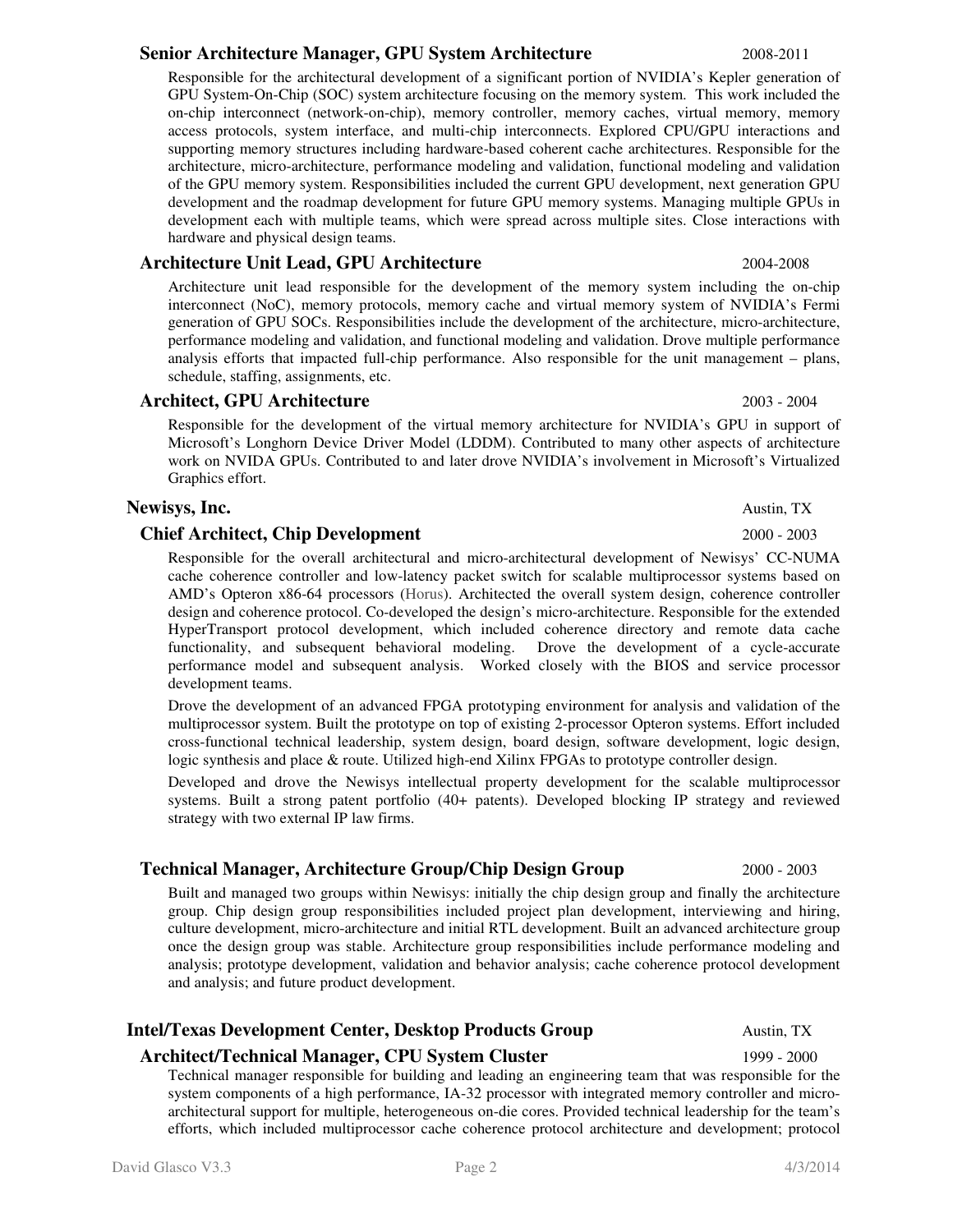engine micro-architecture and implementation; memory controller micro-architecture and implementation; protocol formal verification; and system level performance modeling and analysis.

# **IBM Research/Austin Research Laboratory Austin**, TX

**Architect/Research Staff Member** 1996 - 1999

Provided technical leadership for a small research team that successfully implemented and demonstrated IBM's first Intel-based CC-NUMA hardware prototype. The team architected, designed and implemented the system using a combination of off-the-shelf components and programmable logic. Functionality included a patented hardware performance monitor to understand system performance. Worked closely with the CC-NUMA software team to understand system performance and drive performance monitoring and enhancements into Windows NT and SCO UnixWare. See "Experience with building a commodity Intel-based ccNUMA system" and "Windows NT in a CC-NUMA System."

Architected, designed and implemented the cache coherence mechanism for IBM's first functional PowerPC-based CC-NUMA hardware prototype. Work included the development of the cache coherence protocol and the micro-architecture  $\&$  implementation of the coherence directory and pending request mechanism. Co-architected the overall CC-NUMA adapter. Demonstrated hardware functionality of a three-node CC-NUMA system implemented using high-speed programmable logic (FPGA). Developed several innovative and patented protocol features to overcome deficiencies in the PowerPC bus architecture.

### **HP Laboratories** Palo Alto, CA

#### **Architect/Member Technical Staff** 1995-1996

Investigated cache coherence structures for HP's future generation shared-memory multiprocessor systems. Focused on cache coherence protocols, directory structures and the interaction between the cache coherence protocol, processor cache hierarchy, operating system and application software. Investigated other memory latency tolerating and reducing techniques to give HP an advantage over its competition.

### **HaL Computer Systems**  $\qquad \qquad$  Campbell, CA

#### **Architect/Verification Engineer** 1994 - 1995

Developed a verification strategy, which was based on high-level modeling (HLM), for a CC-NUMA system. The strategy included formal verification (FV) of the cache coherence protocol and a verification tool that was able to compare the results of cycle and non-cycle accurate models. Implemented portions of the HLM using verilog and developed early FV models of the protocol. Worked with Prof. Dill of Stanford to improve the FV tool and methodology – funding one graduate student.

### **MIT Lincoln Laboratory Boston, MA**

### **Micro-Architect & Logic Design Engineer** 1988 - 1990

Architected a radar adaptive nulling hardware prototype designed around a systolic array, which was constructed from an array of custom CORDIC data processors. Effort included the design of a high-speed dual banked memory system and data path control logic for the systolic array. Additionally, the effort included system design, board design, and discrete and programmable logic. System included a microcontroller that required extensive programming. Significant software was also developed on the host systems to feed data to the systolic array, analyze output data, and present results. Successfully demonstrated the system in both an IBM PC and Sun workstation environment.

### **Artisoft, Inc** Tucson, AZ

### **Logic Design Engineer** 1985 - 1987

While attending U of Arizona, worked as a part time engineer and developed several products for the IBM PC including a hardware access control card, a laptop to desktop networking system software and portions of a local area network card and software. Involved in all aspects of product development including product conception, logic design, implementation, board design, debug, verification, manufacturing and marketing.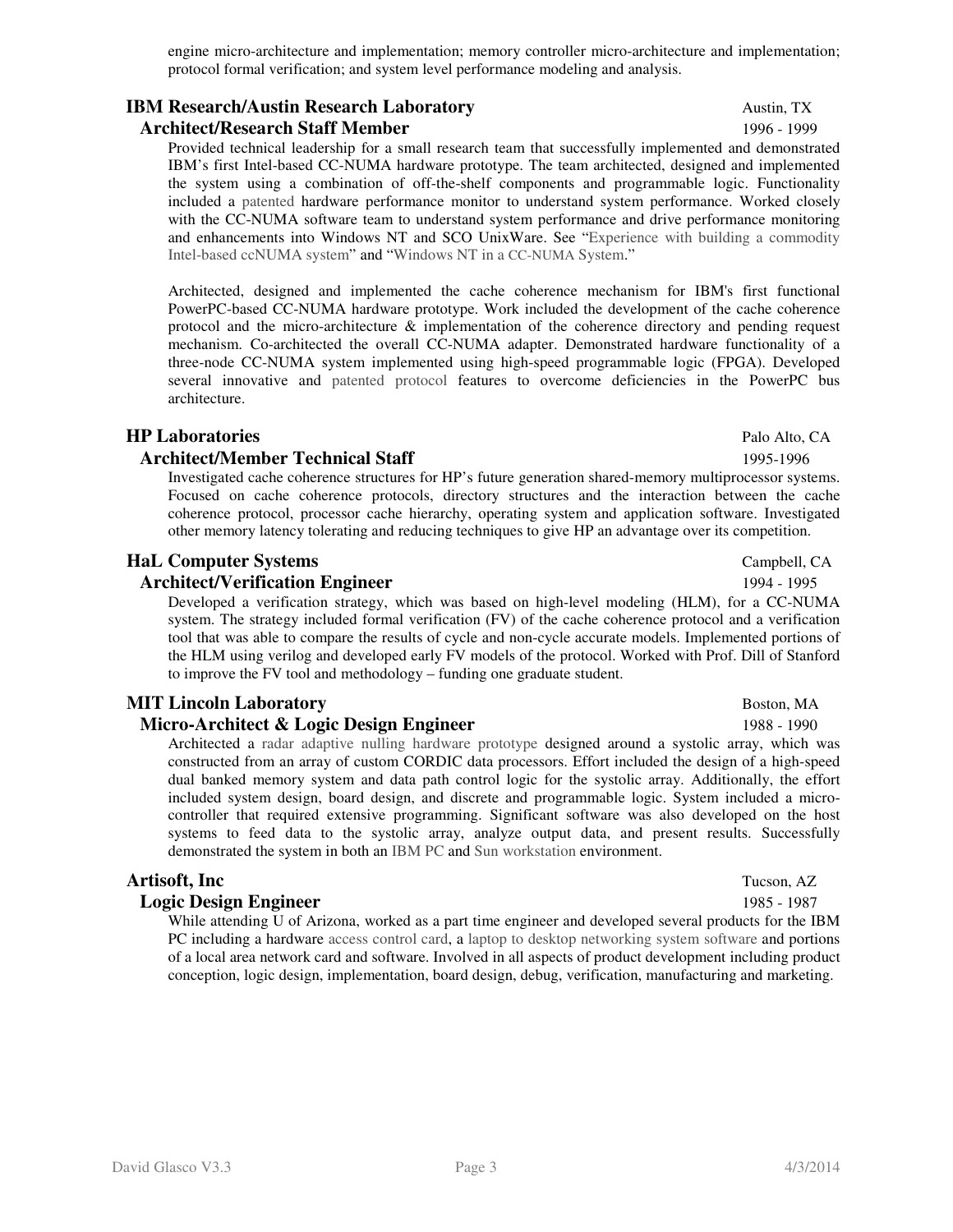# **Academic Experience**

### **University of Texas at Austin**  $\overline{TX}$

#### **Ph.D. Committee, EE Department** 2001-2003

Participating in the orals committee for a Ph.D. student in the Electrical Engineering department. Student's work is focused on high-end processor design with an emphasis on power-wise design.

#### **Stanford University Stanford University Stanford, CA**

#### **Consulting Assistant Professor, EE Department** 1995 - 1999

Consulting Professor working with Professor Michael Flynn. Developed and taught a graduate level course on shared-memory multiprocessors. Obtained an industrial grant to fund research in fault-tolerant multiprocessors. Actively participated in the research and advised a graduate student funded by this grant. Graduated one Ph.D. student.

#### **Stanford University** Stanford, CA

#### **Research Assistant, Ph.D. Degree Program, EE Department** 1990 - 1994

Designed update-based cache coherence protocols for scalable shared-memory multiprocessors. Designed protocols for both distributed and centralized directory structures. Developed a set of architectural models for shared-memory multiprocessors and several shared-memory applications. Analyzed the performance of the update-based protocols with respect to common invalidate-based protocols through full system simulations. Identified protocol limitations and evaluated possible protocol enhancements to overcome these limitations. Formally verified the update-based protocols using the Murphi modeling checking tool from Stanford.

## **Education**

| <b>Stanford University – Center for Professional Development</b><br>Bioinformatics Graduate Certificate, complete 2 of 3 required courses, GPA 4.0/4.0<br>Computational Molecular Biology (BIOC218)<br>Computational Structural Biology (SBIO228)                                           | Stanford, CA<br>In progress |
|---------------------------------------------------------------------------------------------------------------------------------------------------------------------------------------------------------------------------------------------------------------------------------------------|-----------------------------|
| <b>University of Texas</b><br>The Institute for Managerial Leadership for Engineers, Scientist and Computer<br>Professionals Certificate Program, The Texas Business School                                                                                                                 | Austin, TX<br>1998 - 1999   |
| <b>Stanford University</b><br>Ph.D., Electrical Engineering, GPA 3.9/4.0<br>Dissertation: "Design and Analysis of Update-Based Cache Coherence Protocols for<br>Scalable Shared-Memory Multiprocessors"<br>Advisor: Professor Michael J. Flynn<br>M.S., Electrical Engineering, GPA 3.9/4.0 |                             |
| <b>University of Arizona</b><br>B.S., Computer Engineering, GPA 3.9/4.0, Magna Cum Laude                                                                                                                                                                                                    |                             |
| <b>Scuba Schools International (SSI)</b><br>Dive Control Specialist Instructor                                                                                                                                                                                                              | Austin, TX<br>2007-present  |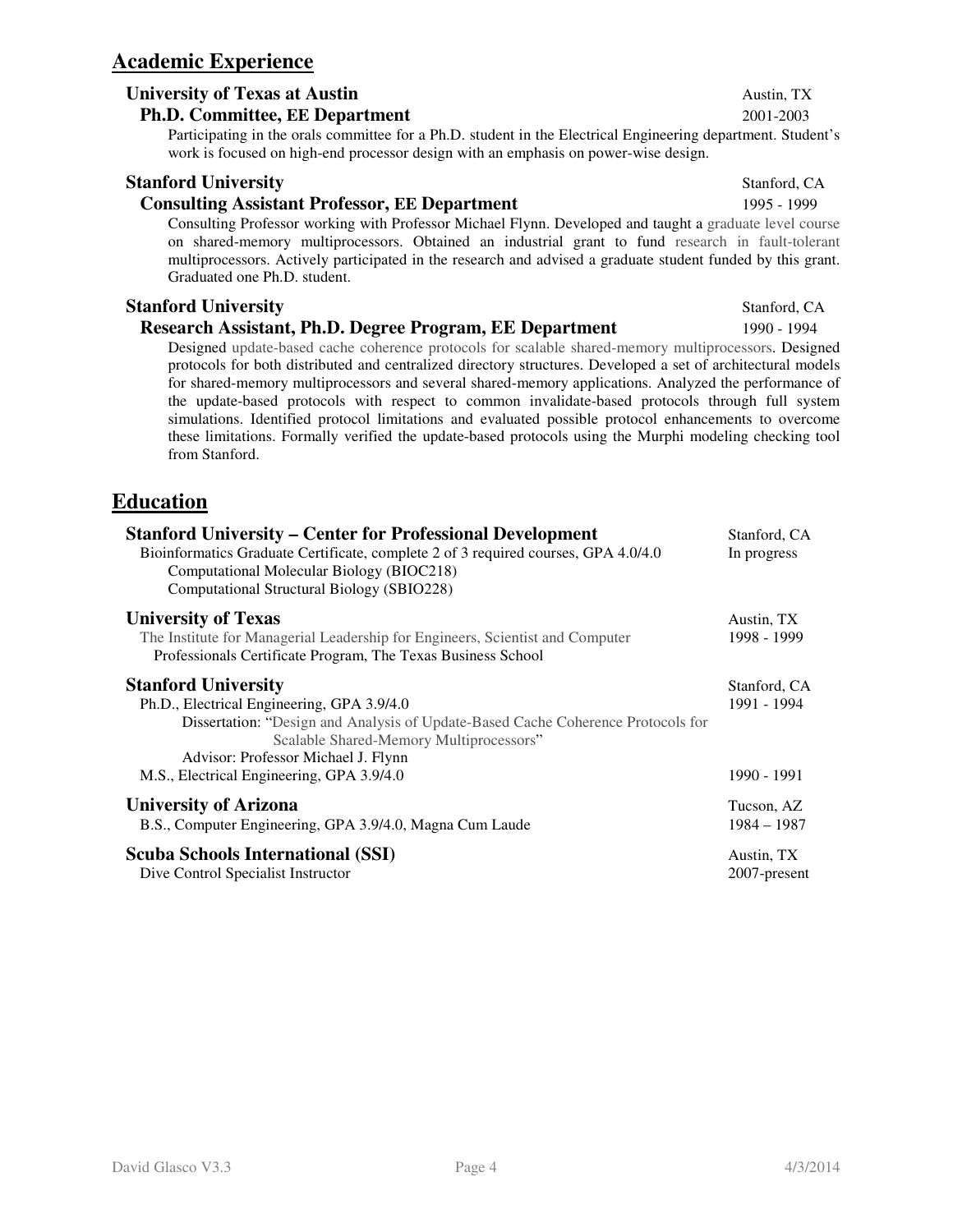# **Patents**

| <b>Issued</b> (85) |                                                                                                                                                  |
|--------------------|--------------------------------------------------------------------------------------------------------------------------------------------------|
| <b>NVIDIA</b>      |                                                                                                                                                  |
| 8,607,008          | System and method for independent invalidation on a per engine basis                                                                             |
| 8,601,235          | System and method for concurrently managing memory access requests                                                                               |
| 8,595,437          | Compression status bit cache with deterministic isochronous latency                                                                              |
| 8,543,792          | Memory access techniques including coalescing page table entries                                                                                 |
| 8,539,130          | Virtual channels for effective packet transfer                                                                                                   |
| 8,504,794          | Override system and method for memory access management                                                                                          |
| 8,504,773          | Storing dynamically sized buffers within a cache                                                                                                 |
| 8,464,001          | Cache and associated method with frame buffer managed dirty data pull and high-priority<br>clean mechanism                                       |
| 8,392,667          | Deadlock avoidance by marking CPU traffic as special                                                                                             |
| 8,359,454          | Memory access techniques providing for override of page table attributes                                                                         |
| 8,352,709          | Direct memory access techniques that include caching segmentation data                                                                           |
| 8,347,065          | System and method for concurrently managing memory access requests                                                                               |
| 8,347,064          | Memory access techniques in an aperture mapped memory space                                                                                      |
| 8,327,071          | Interprocessor direct cache writes                                                                                                               |
| 8,325,194          | Mitigating main crossbar load using dedicated connections for certain traffic types                                                              |
| 8,271,734          | Method and system for converting data formats using a shared cache coupled between clients<br>and an external memory                             |
| 8,244,984          | System and method for cleaning dirty data in an intermediate cache using a data class<br>dependent eviction policy                               |
| 8,234,478          | Using a data cache array as a DRAM load/store buffer                                                                                             |
| 8,234,458          | System and method for maintaining cache coherency across a serial interface bus using a<br>snoop request and complete message                    |
| 8,185,602          | Transaction processing using multiple protocol engines in systems having multiple multi-<br>processor clusters                                   |
| 8,156,404          | L2 ECC implementation                                                                                                                            |
| 8,135,926          | Cache-based control of atomic operations in conjunction with an external ALU block                                                               |
| 8,131,931          | Configurable cache occupancy policy                                                                                                              |
| 8,108,610          | Cache-based control of atomic operations in conjunction with an external ALU block                                                               |
| 8,099,650          | L2 ECC implementation                                                                                                                            |
| 8,065,465          | Mitigating main crossbar load using dedicated connections for certain traffic types                                                              |
| 8,060,700          | System, method and frame buffer logic for evicting dirty data from a cache using counters<br>and data types                                      |
| 7,859,541          | Apparatus, system, and method for using page table entries in a graphics system to provide<br>storage format information for address translation |
| 7,769,979          | Caching of page access parameters                                                                                                                |
| 7,382,377          | Render to texture cull                                                                                                                           |
| <b>Newisys</b>     |                                                                                                                                                  |
| 8,572,206          | Transaction processing using multiple protocol engines                                                                                           |
| 7,653,790          | Methods and apparatus for responding to a request cluster                                                                                        |
| 7,577,755          | Methods and apparatus for distributing system management signals                                                                                 |
| 7,577,727          | Dynamic multiple cluster system reconfiguration                                                                                                  |
| 7,545,382          | Apparatus, system, and method for using page table entries in a graphics system to provide<br>storage format information for address translation |

7,418,517 Methods and apparatus for distributing system management signals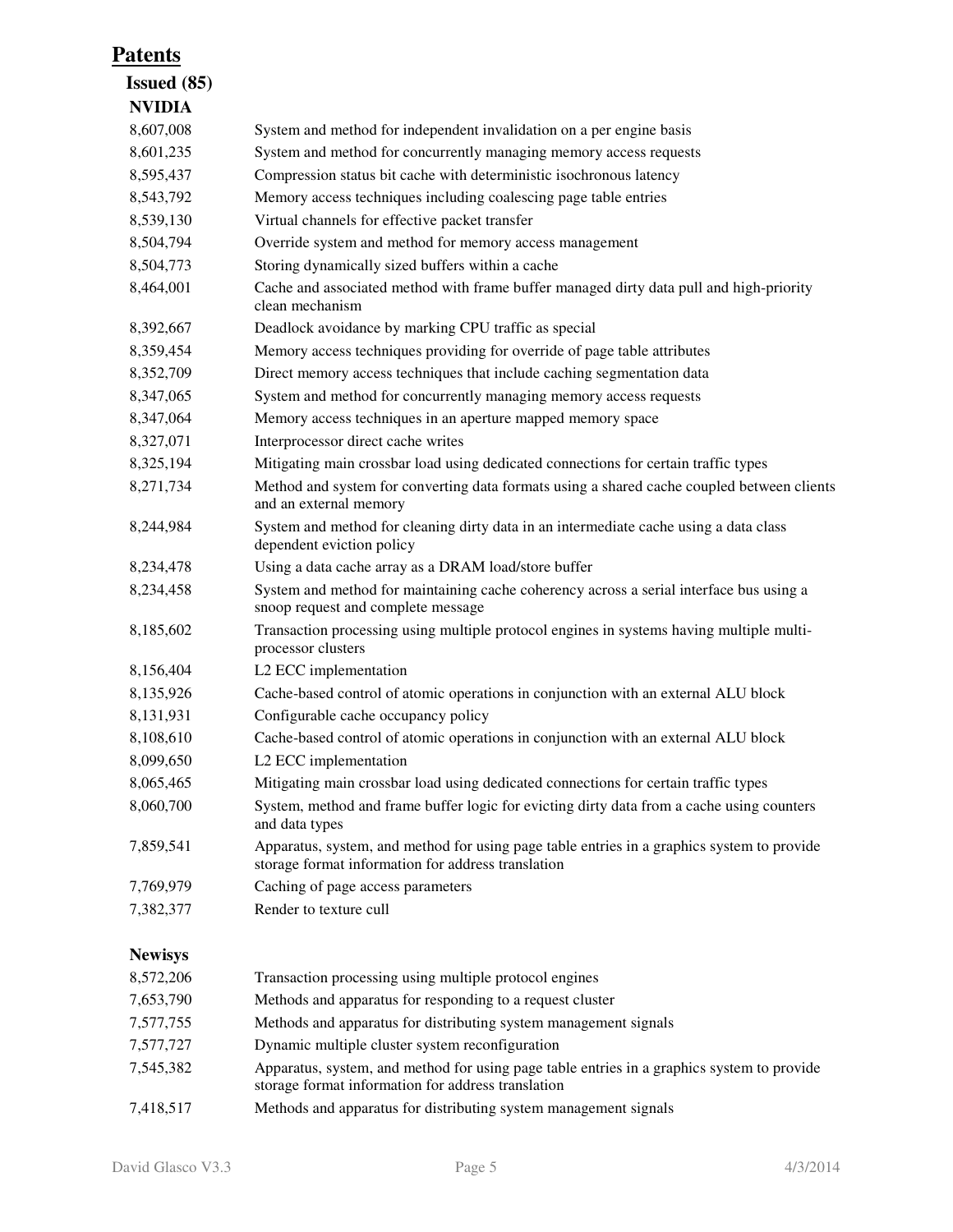| 7,395,379           | Methods and apparatus for responding to a request cluster                                                                      |
|---------------------|--------------------------------------------------------------------------------------------------------------------------------|
| 7,395,347           | Communication between and within multi-processor clusters of multi-cluster computer<br>systems                                 |
| 7,386,626           | Bandwidth, framing and error detection in communications between multi-processor clusters<br>of multi-cluster computer systems |
| 7,346,744           | Methods and apparatus for maintaining remote cluster state information                                                         |
| 7,337,279           | Methods and apparatus for sending targeted probes                                                                              |
| 7,334,089           | Methods and apparatus for providing cache state information                                                                    |
| 7,296,121           | Reducing probe traffic in multiprocessor systems                                                                               |
| 7,281,055           | Routing mechanisms in systems having multiple multi-processor clusters                                                         |
| 7,272,688           | Methods and apparatus for providing cache state information                                                                    |
| 7,251,698           | Address space management in systems having multiple multi-processor clusters                                                   |
| 7,249,224           | Methods and apparatus for providing early responses from a remote data cache                                                   |
| 7,222,262           | Methods and devices for injecting commands in systems having multiple multi-processor<br>clusters                              |
| 7,162,589           | Methods and apparatus for canceling a memory data fetch                                                                        |
| 7,159,137           | Synchronized communication between multi-processor clusters of multi-cluster computer<br>systems                               |
| 7,155,525           | Transaction management in systems having multiple multi-processor clusters                                                     |
| 7,117,419           | Reliable communication between multi-processor clusters of multi-cluster computer systems                                      |
| 7,107,409           | Methods and apparatus for speculative probing at a request cluster                                                             |
| 7,107,408           | Methods and apparatus for speculative probing with early completion and early request                                          |
| 7,103,823           | Communication between multi-processor clusters of multi-cluster computer systems                                               |
| 7,103,726           | Methods and apparatus for managing probe requests                                                                              |
| 7,103,725           | Methods and apparatus for speculative probing with early completion and delayed request                                        |
| 7,103,636           | Methods and apparatus for speculative probing of a remote cluster                                                              |
| 7,069,392           | Methods and apparatus for extended packet communications between multiprocessor clusters                                       |
| 7,047,372           | Managing I/O accesses in multiprocessor systems                                                                                |
| 7,039,740           | Interrupt handling in systems having multiple multi-processor clusters                                                         |
| 7,024,521           | Managing sparse directory evictions in multiprocessor systems via memory locking                                               |
| 7,003,633           | Methods and apparatus for managing probe requests                                                                              |
| 6,950,913           | Methods and apparatus for multiple cluster locking                                                                             |
| <b>IBM Research</b> |                                                                                                                                |
| 6,934,814           | Cache coherence directory eviction mechanisms in multiprocessor systems which maintain<br>transaction ordering                 |
| 6,925,536           | Cache coherence directory eviction mechanisms for unmodified copies of memory lines in<br>multiprocessor systems               |
| 6,920,532           | Cache coherence directory eviction mechanisms for modified copies of memory lines in<br>multiprocessor systems                 |

- 6,865,595 Methods and apparatus for speculative probing of a remote cluster
- 6,499,028 Efficient identification of candidate pages and dynamic response in a NUMA computer
- 6,421,775 Interconnected processing nodes configurable as at least one non-uniform memory access (NUMA) data processing system
- 6,349,394 Performance monitoring in a NUMA computer
- 6,279,085 Method and system for avoiding livelocks due to colliding writebacks within a non-uniform memory access system
- 6,275,907 Reservation management in a non-uniform memory access (NUMA) data processing system 6,269,428 Method and system for avoiding livelocks due to colliding invalidating transactions within a non-uniform memory access system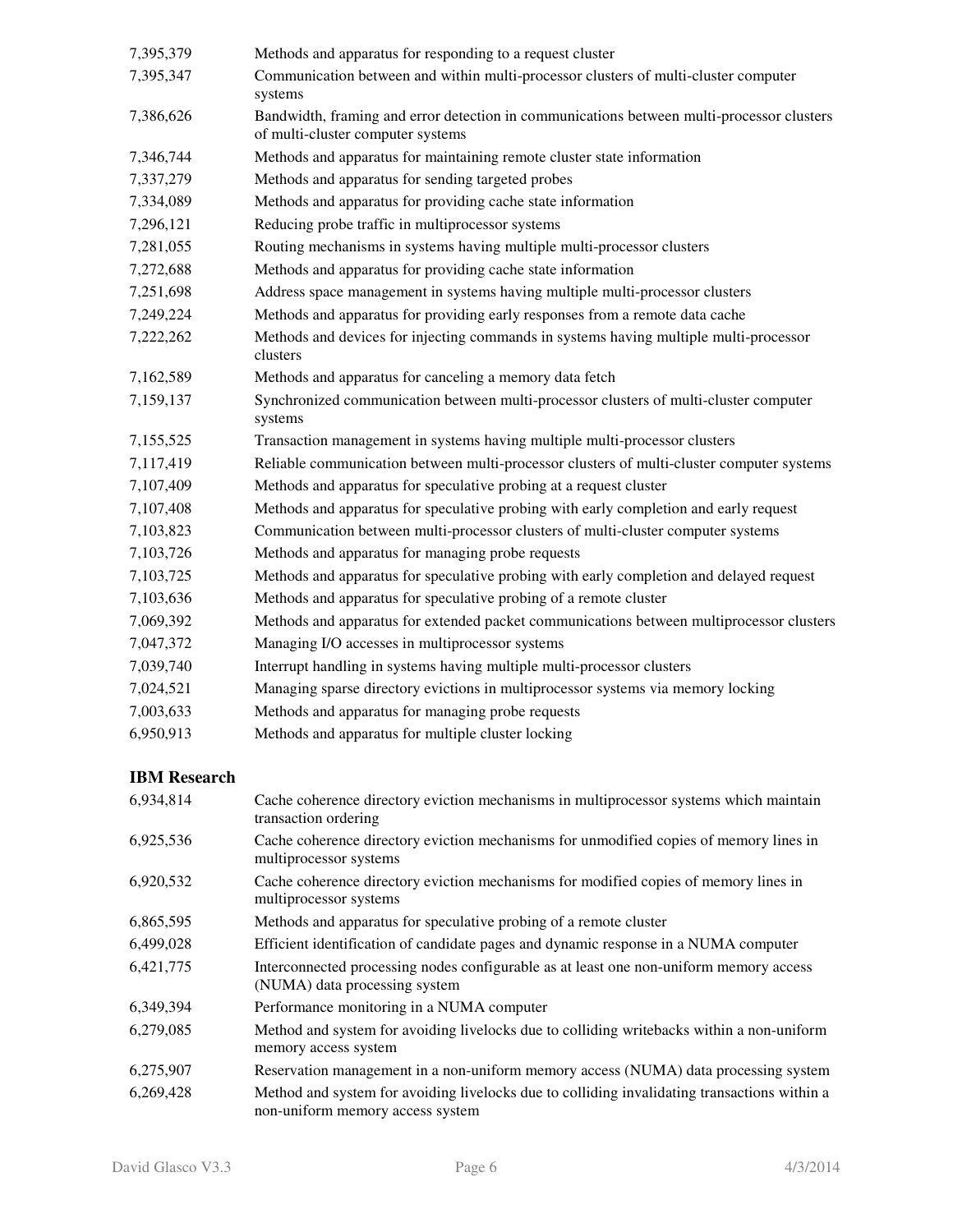| 6,266,743 | Method and system for providing an eviction protocol within a non-uniform memory access<br>system                                                                                            |
|-----------|----------------------------------------------------------------------------------------------------------------------------------------------------------------------------------------------|
| 6,226,718 | Method and system for avoiding livelocks due to stale exclusive/modified directory entries<br>within a non-uniform access system                                                             |
| 6,192,452 | Method and system for avoiding data loss due to cancelled transactions within a non-uniform<br>memory access system                                                                          |
| 6,178,472 | Queue having distributed multiplexing logic                                                                                                                                                  |
| 6,148,361 | Interrupt architecture for a non-uniform memory access (NUMA) data processing system                                                                                                         |
| 6,145,032 | System for recirculation of communication transactions in data processing in the event of<br>communication stall                                                                             |
| 6,115,804 | Non-uniform memory access (NUMA) data processing system that permits multiple caches to<br>concurrently hold data in a recent state from which data can be sourced by shared<br>intervention |
| 6,085,293 | Non-uniform memory access (NUMA) data processing system that decreases latency by<br>expediting rerun requests                                                                               |
| 6,081,874 | Non-uniform memory access (NUMA) data processing system that speculatively issues<br>requests on a node interconnect                                                                         |
| 6,067,611 | Non-uniform memory access (NUMA) data processing system that buffers potential third<br>node transactions to decrease communication latency                                                  |
| 6,067,603 | Non-uniform memory access (NUMA) data processing system that speculatively issues<br>requests on a node interconnect                                                                         |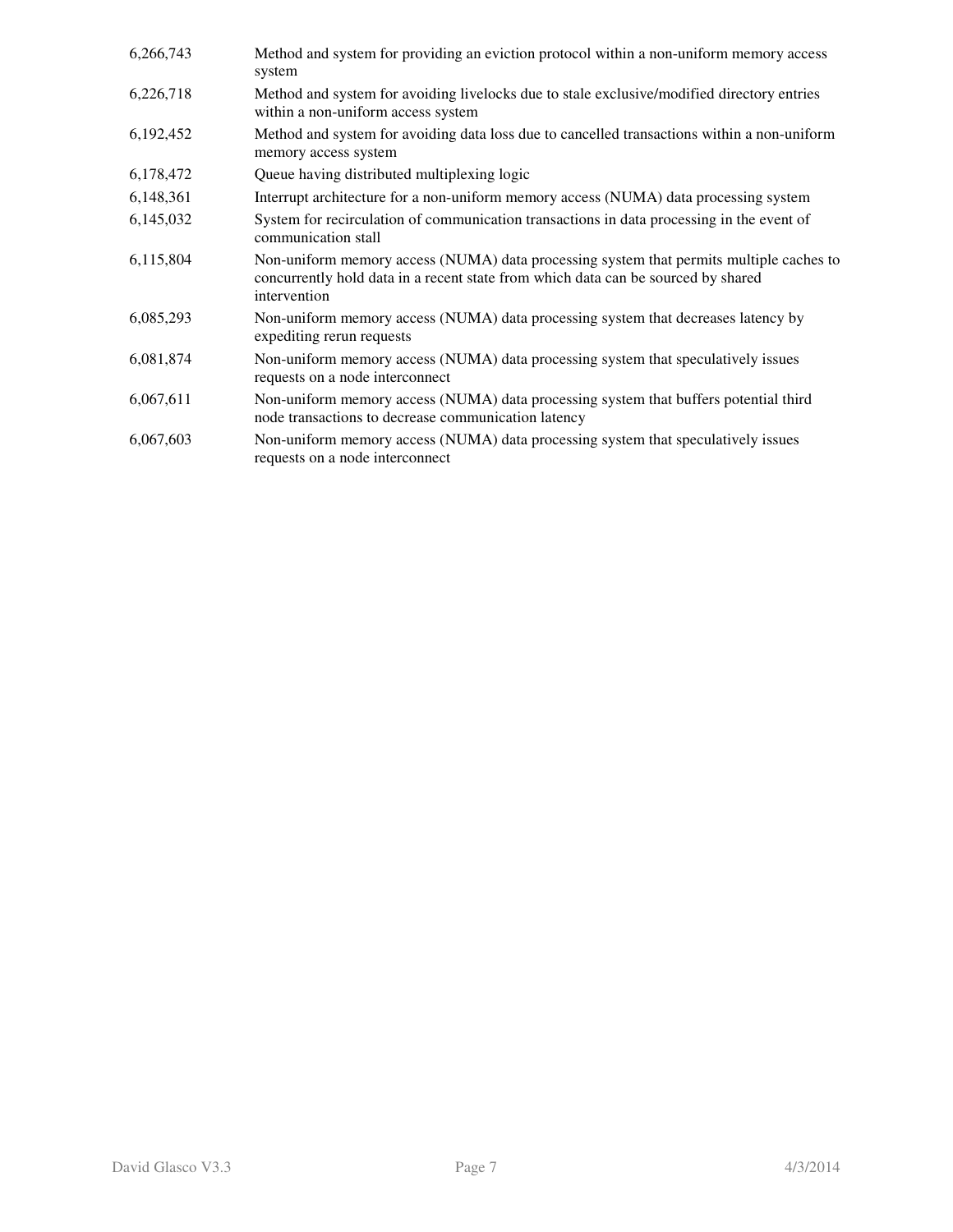# **Publications**

#### **Conference/Journal Papers**

- Keckler, S.W.; Dally, W.J.; Khailany, B.; Garland, M.; Glasco, D., "GPUs and the Future of Parallel Computing," in IEEE Micro, Volume: 31, Issue: 5, pages 7-17, 2011
- Brock, B. C., Carpenter, G. D., Chiprout, E., Dean, M. E., De Backer, P. L., Elnozahy, E. N., Franke, H., Giampapa, M. E., Glasco, D. B., Peterson, J. L., Rajamony, R., Ravindran, R., Rawson, F. L., Rockhold, R. L., and Rubio, J. "Experience with building a commodity Intel-based ccNUMA system," in IBM Journal of Research and Development, pages 207-228,Volume 45, Number 2, 2001.
- Brock, B. C., Carpenter, G. D., Chiprout, E., Elnozahy, E. N., Dean, M., Glasco, D. B., Peterson, J. L., Rajamony, R., Rawson, F. L., Rockhold, R. L. and Zimmerman, A. "Windows NT in a CC-NUMA System," *Proceedings of the 3rd USENIX Windows NT Symposium, Seattle, Washington,* pages 61-72, July 1999.
- Sunada, D., Glasco, D. B. and Flynn, M. J. "Multiprocessor Architecture Using an Audit Trail for Fault Tolerance," [PDF] In *Proceedings of the Twenty-Ninth Annual International Symposium on Fault-Tolerant Computing*, pages 40-47, June 1999.
- Sunada, D., Glasco, D. B. and Flynn, M. J. "ABSS v2.0: a SPARC Simulator," In *Proceedings of the Eighth Workshop on Synthesis and System Integration of Mixed Technologies*, pages 143-149, October 1998.
- Glasco, D. B., Delagi, B. A. and Flynn, M. J. "Using Fine-Grain Data Synchronization on Scalable Shared-Memory Multiprocessors," In *Proceedings of the International Conference of Parallel Architectures and Compilation Techniques*, pages 79-88, August 1994.
- Glasco, D. B., Delagi, B. A. and Flynn, M. J. "Write Grouping for Update-Based Cache Coherence Protocols," In *Proceedings of the Sixth IEEE Symposium of Parallel and Distributed Processing*, pages 334-341, October 1994.
- Glasco, D. B., Delagi, B. A. and Flynn, M. J. "Update-Based Cache Coherence Protocols for Scalable Shared-Memory Multiprocessors," In *Proceedings of the Twenty-seventh Annual Hawaii International Conference of System Sciences*, pages 534-545, January 1994.
- Glasco, D. B. and Sargent, M., "Using IBM's Marvelous Keyboard," *Byte Magazine*, pages 402-415, May 1983.

#### **Book Chapters**

- Contributed to chapter 8, "Shared Memory Multiprocessors" of *Computer Architecture: Pipelined and Parallel Processor Design*, Michael J. Flynn, Jones and Bartlett Publishers, Boston, 1995.
- Contributed to chapter 8, "Keyboard and Video Display" of The *IBM Personal Computer from the Inside Out*, Murry Sargent, III and Richard L. Shoemaker, Addison-Wesley Publishing Company, 1984.

### **Technical Reports**

- Sunada, D., Glasco, D. B. and Flynn, M. J. "Novel Checkpointing Algorithm for Fault Tolerance on a Tightly-Coupled Multiprocessor," Technical Report CSL-TR-99-776, Computer Systems Laboratory, Stanford University, January 1999.
- Sunada, D., Glasco, D. B. and Flynn, M. J. "Hardware-Assisted Algorithms for Checkpoints," Technical Report CSL-TR-98-756, Computer Systems Laboratory, Stanford University, June 1998.
- Sunada, D., Glasco, D. B. and Flynn, M. J. "ABSS v2.0: a SPARC Simulator," Technical Report CSL-TR-98- 755, Computer Systems Laboratory, Stanford University, April 1998.
- Sunada, D. Glasco, D. B. and Flynn, M. J. "Fault Tolerance: Methods of Rollback Recovery," Technical Report CSL-TR-97-718. Computer Systems Laboratory, Stanford University, March 1997.
- Glasco, D. B. "Analysis of Update-Based Cache Coherence Protocols for Scalable Shared-Memory Multiprocessors," Ph.D. Dissertation, Computer Systems Laboratory, Stanford University, December 1994. Also appears as Technical Report CSL-TR-94-670, Computer Systems Laboratory, Stanford University, June 1995.
- Glasco, D. B., Delagi, B. A. and Flynn, M. J. "Write Grouping for Update-Based Cache Coherence Protocols," [PDF] Technical Report CSL-TR-94-612, Computer Systems Laboratory, Stanford University, March 1994.
- Glasco, D. B., Delagi, B. A. and Flynn, M. J. "The Impact of Cache Coherence Protocols On Systems Using Fine-Grain Data Synchronization," Technical Report CSL-TR-94-611, Computer Systems Laboratory, Stanford University, March 1994.
- Glasco, D. B., Delagi, B. A. and Flynn, M. J. "Design and Validation of Update-Based Cache Coherence Protocols," Technical Report CSL-TR-94-613, Computer Systems Laboratory, Stanford University, March 1994.